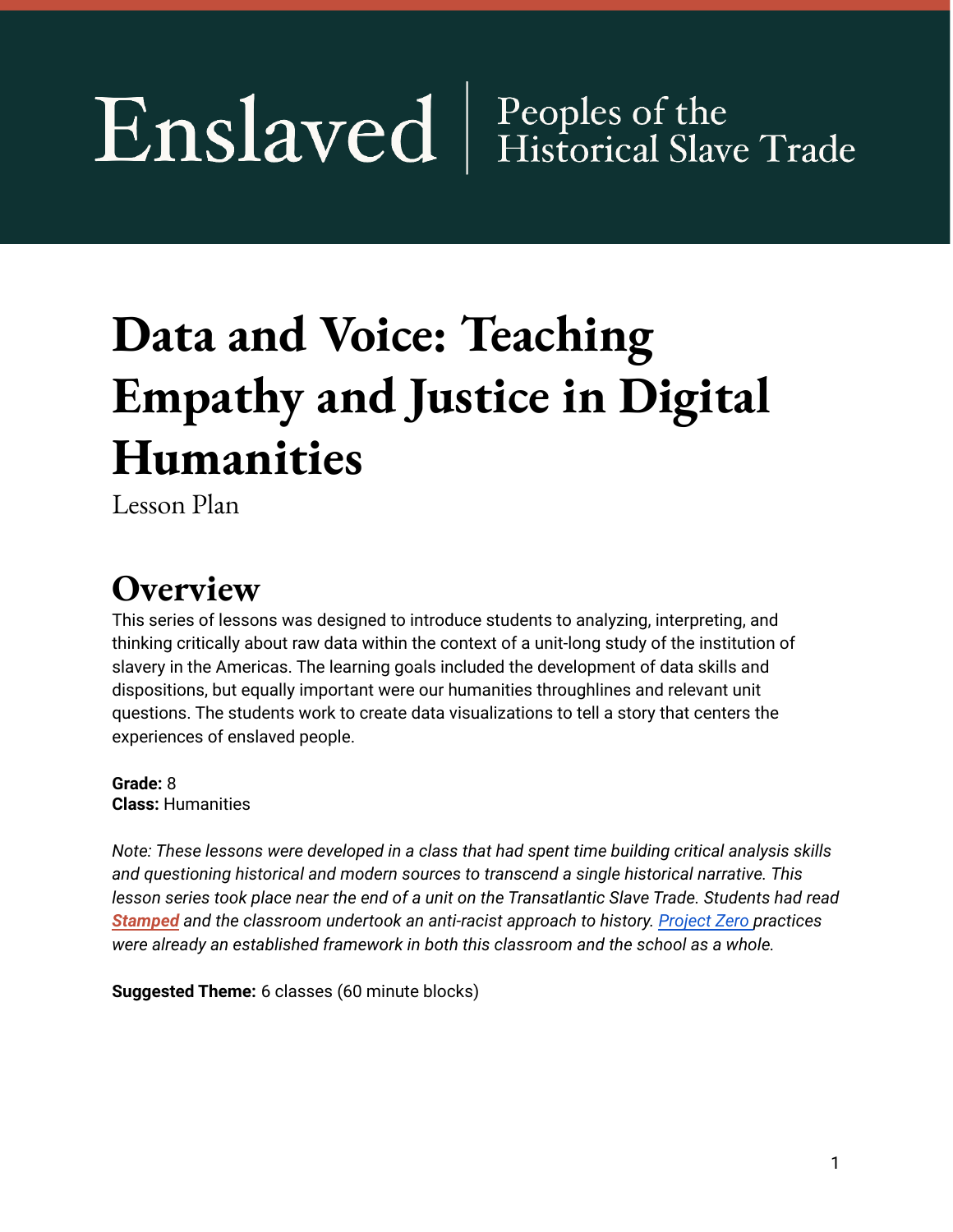### **Learning Goals**

#### **Humanities Questions:**

- How do we center Black experiences in our understanding of slavery?
- How do we understand and interpret history both generally and as it applies to this unit?
- How does the history of slavery in the Americas influence the present? How does the present influence our understanding of the past?
- How did the various African and African-descent populations enduring slavery survive the ordeal? How did slaves resist slavery? To what extent can fugitive slave ads (primary sources) help us answer this question? Why or why not?

### **Data Fluency Skills (based on the Agency by Design [Framework](http://www.agencybydesign.org/)):**

- *Exploring Complexity*: I can write a database schema that demonstrates thoughtful and accurate interpretation of information; I can express the underlying perspectives, assumptions, and values of a database schema.
- *Finding Opportunity:* I can use data effectively and ethically to create a meaningful narrative.

### **Data Fluency Dispositions (based on the IB [Learner](https://www.ibo.org/benefits/learner-profile/) Profile):**

- *Open-minded*: I evaluate data to identify and critique gaps in representation.
- *Caring:* I appreciate my responsibility when using data about other people and show respect to places, communities, and human beings.

### **Materials and Resources**

- 1. [Enslaved.org](https://enslaved.org/)
- 2. [Lesson](https://docs.google.com/presentation/d/1x50s89NkGK6aWIT7PpMseSIvrOHK0nj8JSr8uaMIyGw/edit?usp=sharing) Slides
- 3. [Fugitive](https://drive.google.com/drive/folders/1koyUAFvf732K6COgtScKJ4dCt5UQTHUz?usp=sharing) Slave AdData Project Slides for Lesson Plan w/ students [Enslaved.org](https://docs.google.com/presentation/d/1x50s89NkGK6aWIT7PpMseSIvrOHK0nj8JSr8uaMIyGw/edit?usp=sharing)
- 4. Raw Data Sets *\*Please note that these data sets include dehumanizing descriptions of enslaved people and traumatic history. Please take care in preparing and supporting students (and yourself) as you interact with them. Suggestions for lesson pacing and duration below may vary greatly depending on how teachers approach the introduction of this topic and material based on his/her/their own classroom culture and teaching context. A useful resource for preparing students to interact with the data set is ["Untitled",](https://www.facinghistory.org/resource-library/untitled-poem-beth-strano) by Beth [Strano.](https://www.facinghistory.org/resource-library/untitled-poem-beth-strano)*
	- a. Data Set [Sandbox](https://docs.google.com/spreadsheets/d/10bmRBFX25x1js0aCXVDl43tQePQ-BzNAvrVrguVUOPc/edit?usp=sharing) (Full)
	- b. Data Set for Take [Apart](https://docs.google.com/spreadsheets/d/1elgqYZIr14nSZU-WQ8Uqlw6CGtPz8ZiCh76Vd4UEzWg/edit?usp=sharing)
	- c. Data Set for Take [Apart](https://drive.google.com/file/d/1OtEM4C2ok85UrFAj88xQVkuMKawApay1/view?usp=sharing) (PDF for printing)
	- d. Data Set Sandbox for [Redesign](https://docs.google.com/spreadsheets/d/1llpkndgZLVSc9q8FJhCJiKcVd7cJ_aUNsPs1XIatofU/edit?usp=sharing)
- 5. Graphic [Organizer:](https://docs.google.com/document/d/13Kufg6wn0SA_slJroBv3ul2BF4Kcg9sYwha4U7WhHcI/edit) Data Models
- 6. My Data [Model](https://docs.google.com/document/d/1g2IArFm7sHYlH4wJ9Qw9TS69JgjDBi6TmmqPAbylsKg/edit)
- 7. Glue, Scissors, Markers, Large Paper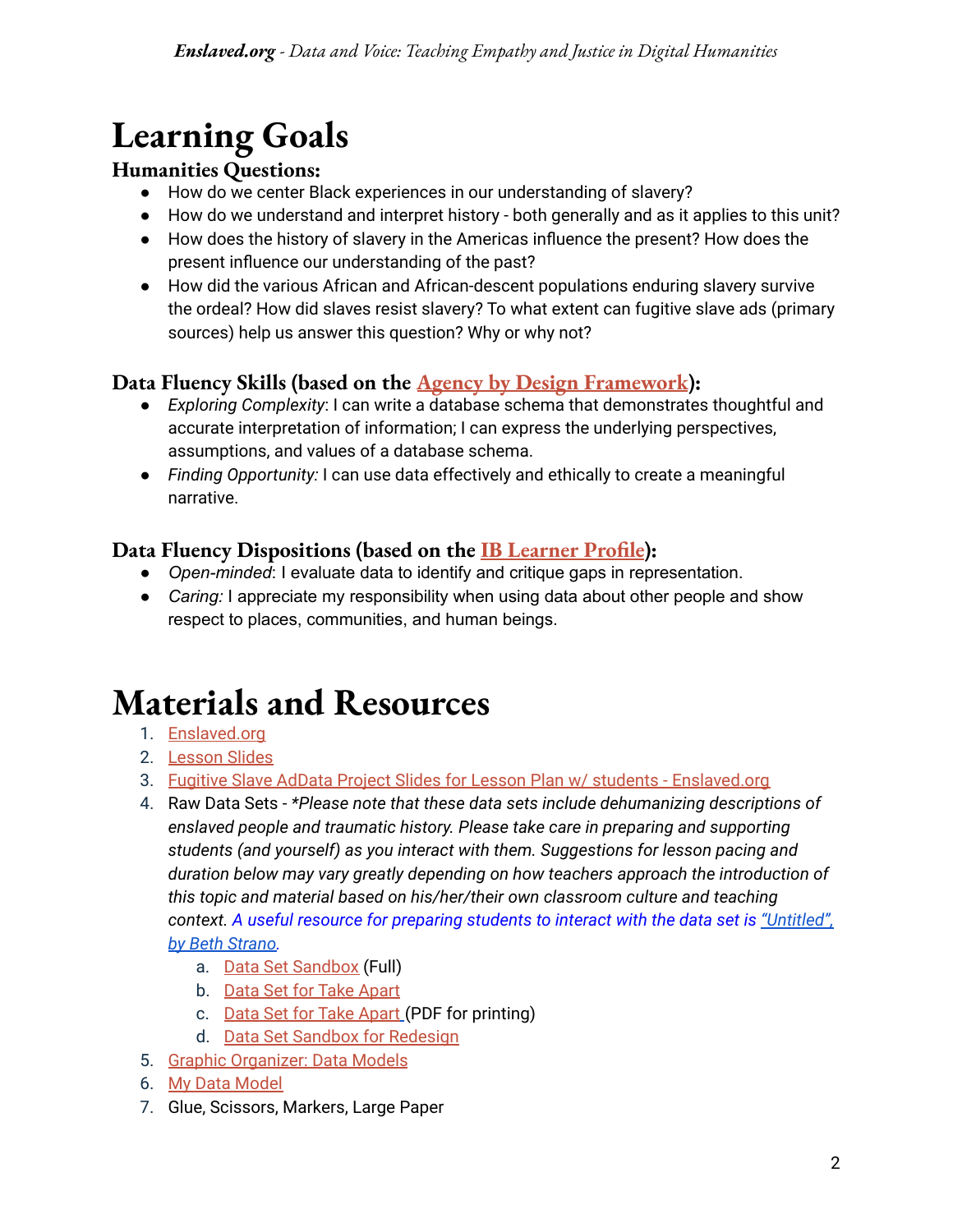8. Data Storytelling Padlet *(screenshot below)*:



#### **PZ Routines, Tools and Maker Moves:**

- [See-Think-Wonder](https://pz.harvard.edu/sites/default/files/See%20Think%20Wonder.pdf)
- Take [Apart](http://www.agencybydesign.org/sites/default/files/AbD%20Take%20Apart%20.pdf)
- Sort, [Connect](http://www.pz.harvard.edu/resources/generate-sort-connect-elaborate) (Adapted)
- **Voice and [Choice](http://www.agencybydesign.org/sites/default/files/AbD%20Voice%20and%20Choice.pdf)**
- [Imagine](https://pz.harvard.edu/sites/default/files/Imagine%20if_0.pdf) If
- 3 [Ys](http://www.pz.harvard.edu/sites/default/files/The%203%20Ys.pdf)

### **Learning Sequence**

#### **Day 1: What is data? How do we see the data in a document? (Slides 1-4)**

In this introductory lesson, students will first examine an *[original](https://drive.google.com/file/d/1pyBC7clXm9pt7HotrIuGixfa7LMXtF8O/view?usp=sharing) fugitive slave ad (in context of* the full page of the newspaper) using the [See-Think-Wonder](https://pz.harvard.edu/sites/default/files/See%20Think%20Wonder.pdf) routine. The teacher should record their thinking and observations. At the conclusion of the routine, discuss the question: What part of this document is data? What makes you say that?

Second, teachers will introduce the **Data Set for Take [Apart](https://docs.google.com/spreadsheets/d/1elgqYZIr14nSZU-WQ8Uqlw6CGtPz8ZiCh76Vd4UEzWg/edit?usp=sharing)** (print out this **PDF** [version](https://drive.google.com/file/d/1OtEM4C2ok85UrFAj88xQVkuMKawApay1/view?usp=sharing) for each student). As a group, students look closely at this document and draw comparisons between the data set and the fugitive slave ad. Ask students what connections they see using the structure of: *3 words, 2 questions, 1 connection*.

With the time remaining, have students further analyze the document by engaging in an adapted Take [Apart](http://www.agencybydesign.org/sites/default/files/AbD%20Take%20Apart%20.pdf) and Sort [Connect](http://www.pz.harvard.edu/resources/generate-sort-connect-elaborate) of the data set to answer the questions: how would you organize this data? What is important in this data? Each student or group of students will need a large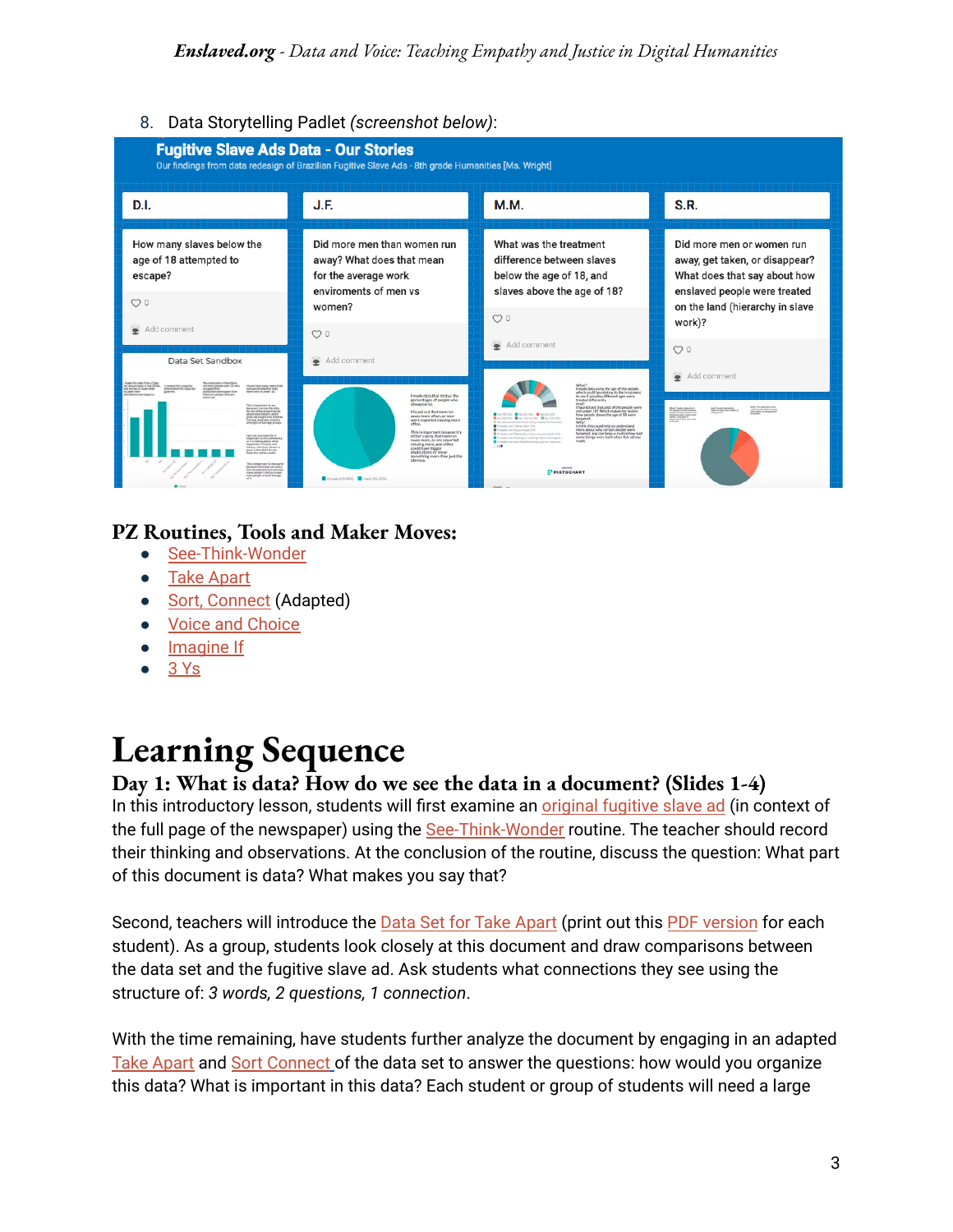sheet of paper, a pen/pencil/markers, scissors, and glue. This lesson supports student understanding and analysis of the data and its structure in a concrete way.

#### **Day 2: Introduction to Metadata and Data Models (Slides 5-11)**

*Note: If students were not able to share and/or discuss their take apart/sort/connect, you may wish to begin today with a short Gallery Walk. Students can comment with Post-its, or discuss as a group using "Appreciate, Wonder, Suggest."*

In this lesson, the teacher should introduce students (if they are not familiar with the term) to the concept and definition of *metadata*. After this brief introduction (see lesson slides), students should circle the underlying *metadata* they see on the Data Sandbox ([print](https://drive.google.com/file/d/1OtEM4C2ok85UrFAj88xQVkuMKawApay1/view?usp=sharing) out) from Day 1. This activity builds the foundational vocabulary and skills of identifying and describing these structural elements of a database.

The remainder of Day 2 should be an analysis of the following questions: "How do we show what is important? How do we know what is missing?" using the Voice and [Choice](http://www.agencybydesign.org/sites/default/files/AbD%20Voice%20and%20Choice.pdf) protocol. This activity connects student analysis of the database structure to questions of design, including perspective, assumptions, and values.

#### **Day 3&4: Data Model Redesign (Slides 12-21)**

In this lesson, the teacher should introduce students to the concept and definitions of *data model* and *data types*. After this brief introduction (see lesson slides), the whole class should complete the first table in the **Data Models Graphic [Organizer](https://docs.google.com/document/d/13Kufg6wn0SA_slJroBv3ul2BF4Kcg9sYwha4U7WhHcI/edit)** together. Independently, with the Sample Birth [Certificate](https://www.usbirthcertificates.com/user/blog-assets/img/certificate-birth-abroad-crba.jpg) in front of them, students should complete the second table in the [Data](https://docs.google.com/document/d/13Kufg6wn0SA_slJroBv3ul2BF4Kcg9sYwha4U7WhHcI/edit) Models Graphic [Organizer](https://docs.google.com/document/d/13Kufg6wn0SA_slJroBv3ul2BF4Kcg9sYwha4U7WhHcI/edit).

Next, students should make a model of the Data Sandbox using the My Data [Model](https://docs.google.com/document/d/1g2IArFm7sHYlH4wJ9Qw9TS69JgjDBi6TmmqPAbylsKg/edit) graphic organizer. After students have completed this, invite them to use the [Imagine](https://pz.harvard.edu/sites/default/files/Imagine%20if_0.pdf) If thinking routine as a whole class with the prompt: "Imagine if this data was more whole (complete, just, human)...What would it look like? What would be included?" Document ideas as the discussion unfolds. Individually, students should redesign the data model by adding to the My Data [Model](https://docs.google.com/document/d/1g2IArFm7sHYlH4wJ9Qw9TS69JgjDBi6TmmqPAbylsKg/edit) graphic organizer the attributes that would address their new vision for the data.

Students will pick one attribute they would like to explore from their My Data [Model](https://docs.google.com/document/d/1g2IArFm7sHYlH4wJ9Qw9TS69JgjDBi6TmmqPAbylsKg/edit) graphic organizer. With their own copy of the **Data Set Sandbox for [Redesign](https://docs.google.com/spreadsheets/d/1llpkndgZLVSc9q8FJhCJiKcVd7cJ_aUNsPs1XIatofU/edit?usp=sharing)**, they will individually apply their new attribute as a new column in the spreadsheet. The teacher will introduce strategies for populating this data based on the available data: *extract, impute*, or *define*. Students will independently develop a strategy they can justify and then populate the data in their new column, building their redesigned *data set*.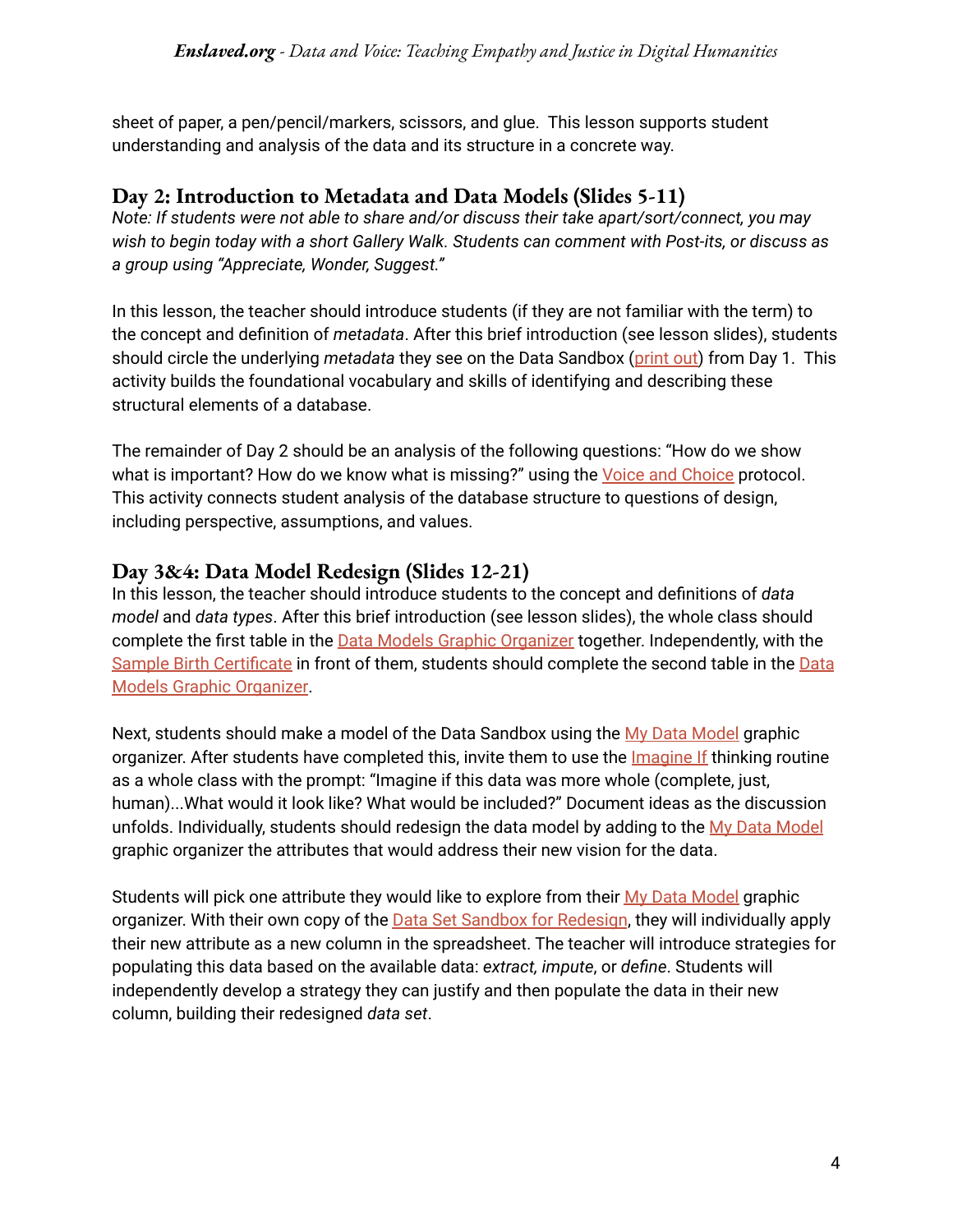#### **Day 5: Reflection (Slides 22-26)**

The purpose of today's lesson is to present and discuss students' redesign of the data model. Students should briefly share their goal, their process, and any challenges they encountered. Teachers can have other students give feedback with "Appreciate, Wonder, Suggest" or the Ladder of [Feedback.](https://pz.harvard.edu/resources/ladder-of-feedback)

The teacher should hold a structured discussion related to the questions on slides 24, 25, and 26. The questions you choose to focus on will depend on your specific learning outcomes, students' redesigns, or the questions students raise during the lessons up to this point.

After the discussion (or for homework), challenge students to add a boolean attribute to his/her/their sandbox and populate it.

#### **Day 6: Data Story (Slides 27-40)**

This optional lesson is an opportunity for students to connect to strategies for data storytelling by constructing and interpreting data visualizations. Students should begin by revisiting their redesigned *data model* and *data set.* The teacher should introduce *data storytelling* as a strategy to use data to communicate meaning (see lesson slides).

In the platform of your choice (Google Sheets, Excel, Piktochart, etc.) students should create a graph that explains their redesigned data set. One entry point for students who may be less familiar with creating digital graphs is to generate a summary of their boolean attribute. Students should add labels and explanatory text using the 3 [Ys.](http://www.pz.harvard.edu/sites/default/files/The%203%20Ys.pdf)

Next, students should share their data visualization (posting on a Padlet, etc.), and should be invited to Chalk Talk using the prompts "What do you notice?" and "What do you wonder?".

### **Reflection and Lessons Learned**

- Introducing the primary sources in the introductory lesson gives students the opportunity to develop their own initial interpretations and seek understanding from the sources before building context. Additional reading/research should be provided throughout the lessons to support additional contextual knowledge (of slavery in Brazil at this time period, fugtive slave laws, etc).
- Introducing the raw data in the introductory lesson gives students a strong entry point into the data and supports the development of explicit connections between historical data and primary sources. Additional reading/research should be provided to support additional contextual knowledge of data ethics and inclusion (consider the [enslaved.org](https://enslaved.org/statementofEthics) [Statement](https://enslaved.org/statementofEthics) of Ethics).
- In group discussions, the human nature of the data and historical records enrich the